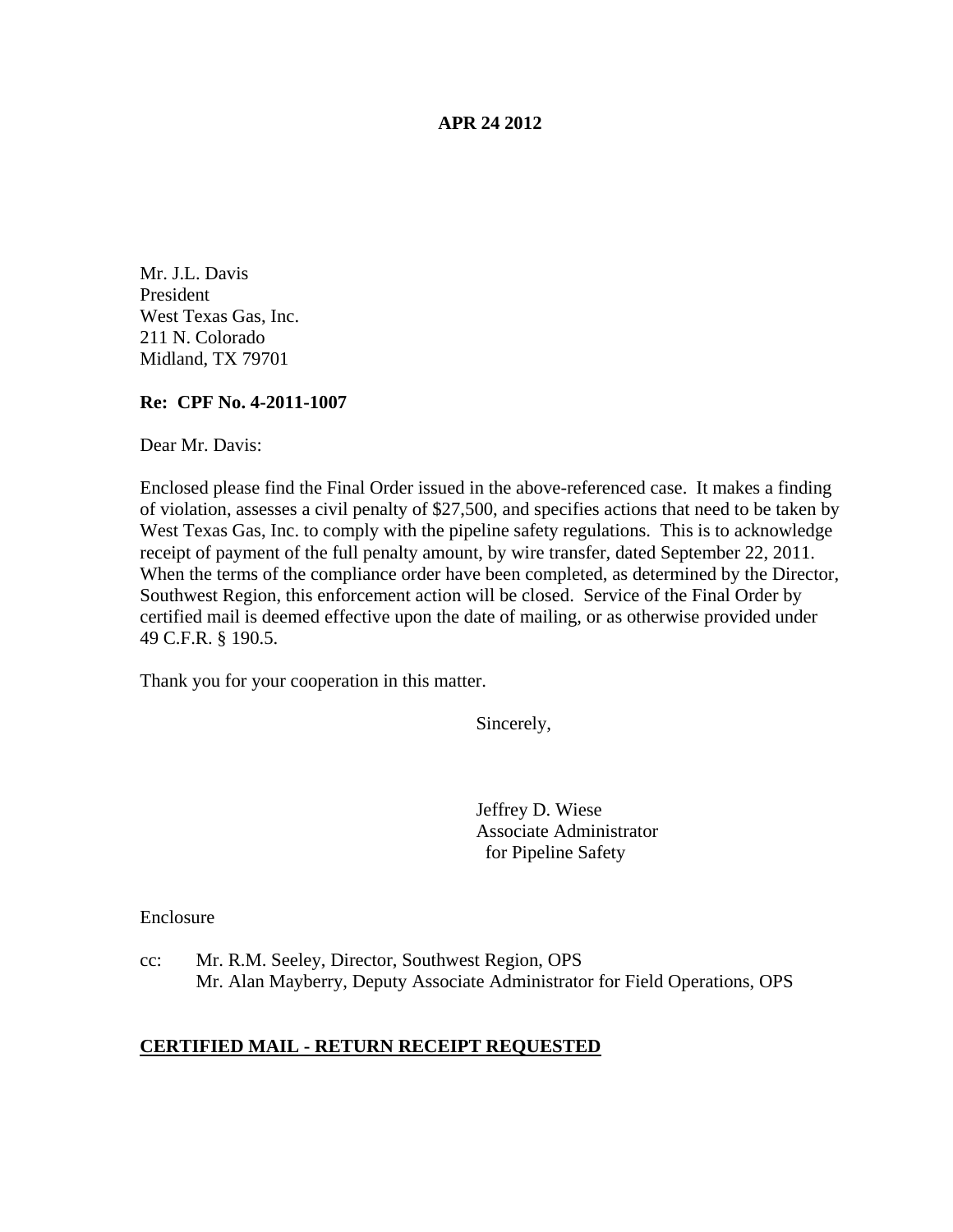### **U.S. DEPARTMENT OF TRANSPORTATION PIPELINE AND HAZARDOUS MATERIALS SAFETY ADMINISTRATION OFFICE OF PIPELINE SAFETY WASHINGTON, D.C. 20590**

**)**

**)**

**)**

**In the Matter of )**

**West Texas Gas, Inc., ) CPF No. 4-2011-1007**

**\_\_\_\_\_\_\_\_\_\_\_\_\_\_\_\_\_\_\_\_\_\_\_\_\_\_\_\_\_\_\_\_\_\_\_\_**

**\_\_\_\_\_\_\_\_\_\_\_\_\_\_\_\_\_\_\_\_\_\_\_\_\_\_\_\_\_\_\_\_\_\_\_\_)**

**Respondent. )**

# **FINAL ORDER**

From June 21-22 and August 30 - September 2, 2010, pursuant to 49 U.S.C. § 60117, a representative of the Pipeline and Hazardous Materials Safety Administration (PHMSA), Office of Pipeline Safety (OPS), conducted on-site pipeline safety inspections of the facilities and records of West Texas Gas, Inc. (West Texas or Respondent) in Amarillo, Texas. Respondent's system is composed of 532 miles of interstate and 1,058 miles of intrastate natural gas pipelines in Texas and the Oklahoma Panhandle region. $<sup>1</sup>$  $<sup>1</sup>$  $<sup>1</sup>$ </sup>

As a result of the inspection, the Director, Southwest Region, OPS (Director), issued to Respondent, by letter dated August 22, 2011, a Notice of Probable Violation, Proposed Civil Penalty, and Proposed Compliance Order (Notice). In accordance with 49 C.F.R. § 190.207, the Notice proposed finding that West Texas violated 49 C.F.R. §192.935 and proposed assessing a civil penalty of \$27,500 for the alleged violation. The Notice also proposed ordering Respondent to take certain measures to correct the alleged violation.

West Texas responded to the Notice by letter dated September 22, 2011. Respondent did not contest the Notice. However, it stated that while West Texas had paid the civil penalty, in doing so it did not admit guilt or waive any of its rights or defenses to the alleged violation.

# **FINDING OF VIOLATION**

In its Response, West Texas did not contest the allegation in the Notice that it violated 49 C.F.R. Part 192.935, as follows:

**Item 1:** The Notice alleged that Respondent violated 49 C.F.R. § 192.935, which states in relevant part:

## **§ 192.935 What additional preventive and mitigative measures must an operator take?**

(a) *General requirements*. An operator must take additional

<span id="page-1-0"></span> $\frac{1}{1}$ <sup>1</sup> Pipeline Safety Violation Report (PSVR), at  $1, 8/22/2011$ .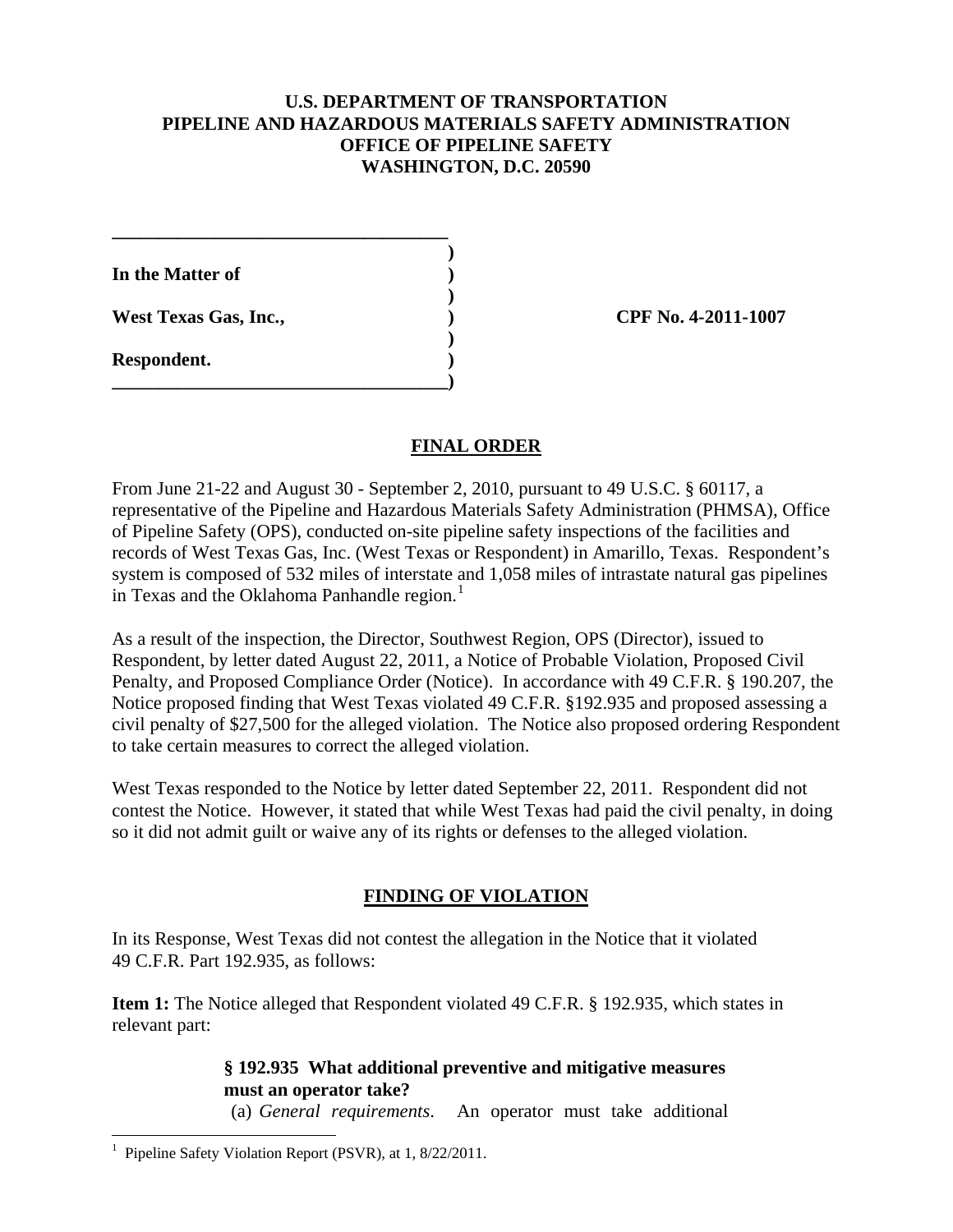measures beyond those already required by Part 192 to prevent a pipeline failure and to mitigate the consequences of a pipeline failure in a high consequence area. An operator must base the additional measures on the threats the operator has identified to each pipeline segment. (*See* §192.917) An operator must conduct, in accordance with one of the risk assessment approaches in ASME/ANSI B31.8S (incorporated by reference, *see* §192.7), section 5, a risk analysis of its pipeline to identify additional measures to protect the high consequence area and enhance public safety. Such additional measures include, but are not limited to, installing Automatic Shut-off Valves or Remote Control Valves, installing computerized monitoring and leak detection systems, replacing pipe segments with pipe of heavier wall thickness, providing additional training to personnel on response procedures, conducting drills with local emergency responders and implementing additional inspection and maintenance programs.

The Notice alleged that Respondent violated 49 C.F.R. § 192.935(a) by failing to conduct a risk analysis of its pipeline, in accordance with one of the risk assessment approaches in ASME/ANSI B31.8S, to identify additional measures to protect high consequence areas and enhance public safety. Specifically, the Notice alleged that West Texas was unable to identify any measures or actions that it took to satisfy Article 10, "Identification of Preventative and Mitigation Measures" of its integrity management plan.

In order to comply with the requirements outlined in 49 C.F.R. § 192.935(a), Respondent's Integrity Management Program requires completion of Appendix E, "Preventative and Mitigative Measures Evaluation Form," which documents the decision process and implementation schedule for certain preventative and mitigative (P&M) measures. At the time of inspection, West Texas was unable to either identify completed P&M measures or produce any completed Appendix E forms indicating compliance with its own procedure.

Respondent did not contest this allegation of violation.

Accordingly, based upon a review of all of the evidence, I find that Respondent violated 49 C.F.R. § 192.935(a) by failing to conduct a risk analysis of its pipeline to identify additional measures to protect high consequence areas and enhance public safety, as required by Appendix E and its integrity management plan.

This finding of violation will be considered a prior offense in any subsequent enforcement action taken against Respondent.

#### **ASSESSMENT OF PENALTY**

**Item 1:** The Notice proposed a civil penalty of \$27,500 for Respondent's violation of 49 C.F.R. § 192.935(a), for failing to conduct a risk analysis of its pipeline, as required by its integrity management program. West Texas did not contest the allegation of violation. This regulation requires an operator to take P&M measures in order to reduce the potential consequences arising from pipeline failures in high consequence areas. High consequence areas